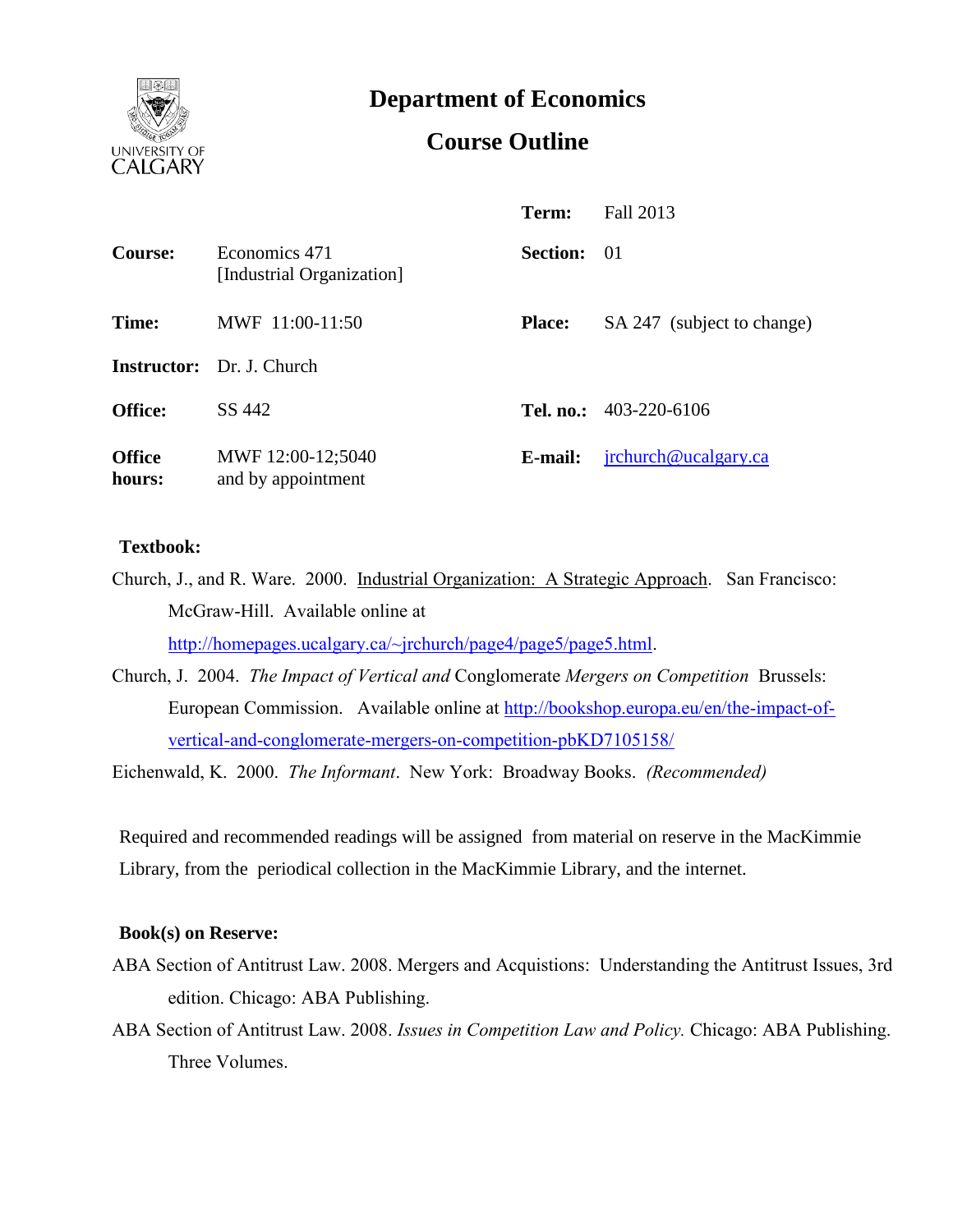Belleflame, P, and M. Peitz. 2010. Industrial Organization: Markets and Strategies. Cambridge: Cambridge University Press.

Carleton, D., and J. Perloff. 2005. Modern Industrial Organization. 4th ed. Boston: Addison Wesley.

Eichenwald, K. 2000. The Informant. New York: Broadway Books.

- Gibbons, R. and J. Roberts. 2013. *The Handbook of Organizational Economics.* Princeton: Princeton University Press.
- Gunnar, N., H. Jenkins, and J. Kavanagh. 2011. *Economics for Competition Lawyers.* Oxford: Oxford University Press.
- Hylton, K. 2010. Antitrust Law and Economics. Edward Elgar. Northampton, Mass.: Edward Elgar.

Hovenkamp, H. 2006. The Antitrust Enterprise. Cambridge: Harvard University Press.

- Landsburg, S. 1993. The Armchair Economist. Toronto: Maxwell MacMillan.
- Marshall, R. and L. Marx. 2012. The Economics of Collusion. Cambridge: MIT Press.
- Martin, S. 2010. *Industrial Organization in Context.* Oxford: Oxford University Press.

Reback, G. 2009. Free the Market! New York: Portfolio Group.

- Stikeman Elliot. 2012. *2013 Competition Act & Commentary*. Markham, Ontario: LexisNexis.
- Utton, M. 2011. *Cartels and Economic Collusion: The Persistence of Corporate Conspiracies.*  Northampton, Mass.: Edward Elgar.

#### **Blackboard:**

This course will make use of Blackboard - students who are registered in the course can log on at [http://blackboard.ucalgary.ca/webapps/login.](http://blackboard.ucalgary.ca/webapps/login) Please note that Blackboard features a class email list that I will use. It is your responsibility to make sure that Blackboard uses the email of your choice. The default is your University of Calgary email address.

## **Course Description:**

"Rents-how to spot them, grab them, hang onto them. That's what strategy should be." The objective of this course is to provide an introduction to the theory of industrial organization. Industrial organization is concerned with the functioning of imperfectly competitive markets and the behaviour of firms in these markets. It attempts to address the following questions: 1) Why are markets organized as they are? 2) How does the organization affect the way in which firms behave? 3) How does the behaviour of firms influence the structure or organization of markets? The focus is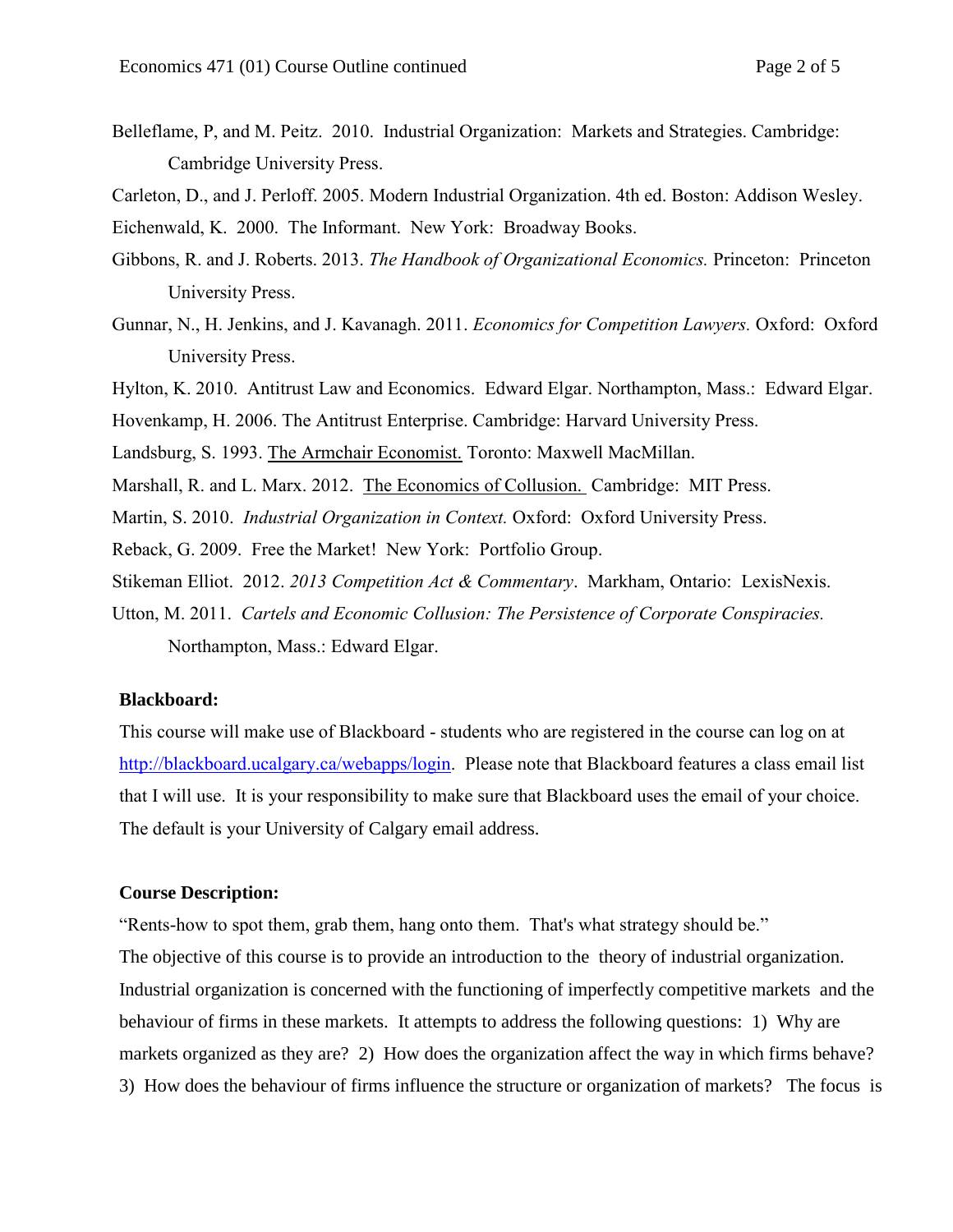## Economics 471 (01) Course Outline continued Page 3 of 5

on the strategic behaviour of firms. How can firms create monopoly rents or profits and maintain them? What are the social implications of these kinds of behaviour? The last question naturally leads to issues of economic regulation and antitrust policy. Econ 477 is a course in regulatory economics and Econ 571 is a course in competition policy. Econ 471 is a prerequisite to both. Presently only Econ 477 is scheduled for the academic year 2013-2014.

# **Summer Internship in Regulatory Economics:**

Students who complete Econ 471 and Econ 477 may be eligible for the Summer Internship Program in Regulatory Economics. This program has placed students with regulated firms and regulators in Calgary since the summer of 2000. In the summer of 2013 eight students were placed. Details on the program can be found in the call for applications from previous years. The 2011 call for applications is available online and the 2014 call will be similar.

See http://econ.ucalgary.ca/sites/econ.ucalgary.ca/files/StudentAnnouncementInternships2011\_1.pdf

# **Course Outline:**

- I. Foundations
	- 1. Introduction
	- 2. Welfare Economics of Market Power
- II. Monopoly
	- 3. Market Power and Dominant Firms
	- 4. Non-Linear Pricing and Price Discrimination
- III. Transaction Costs, Vertical Control, and Profit-Maximization
	- 5. The Economics of Coordinating Economic Activities: Firms and Markets
	- 6. Inside the Black Box of the Firm: Incentives and Profit Maximization
- IV. Oligopoly
	- 7. Game Theory I
	- 8. Oligopoly
	- 9. Game Theory II
	- 10. Collusion and Cartels
- V. Strategic Behaviour
	- 11. An Introduction to Strategic Behaviour
	- 12. Entry Deterrence
	- 13. Strategic Behaviour
	- 14. Predation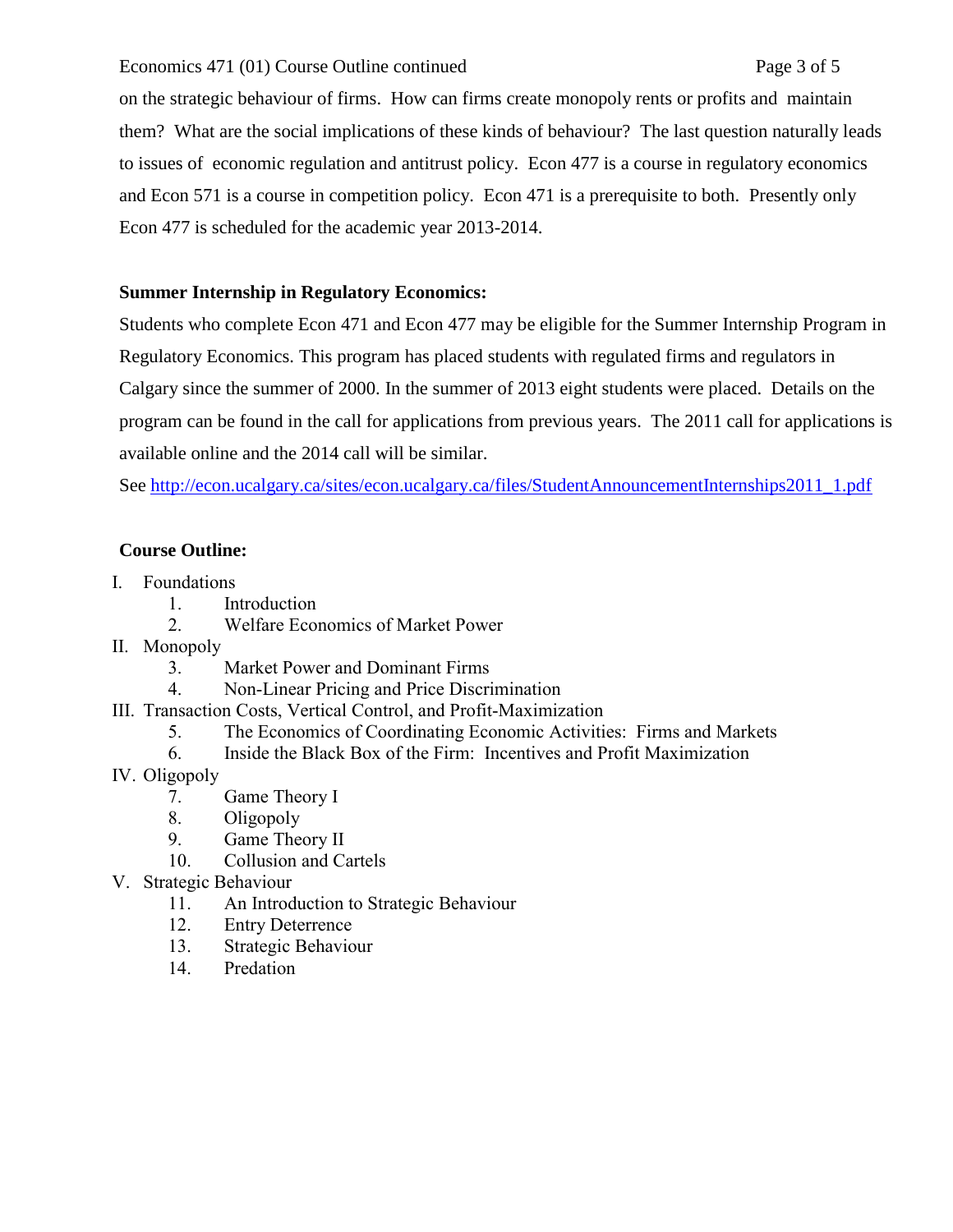## **Grade Determination and Final Examination Details:**

| Midterm           | 20\%  |
|-------------------|-------|
| Problem Sets      | 30%   |
| FINAL EXAMINATION | 50%   |
|                   | 100\% |

## **Notes:**

Students must receive a passing grade on the final exam to pass the course.

As per the Writing Across the Curriculum Statement in the Calendar, writing and grading thereof will be a factor in the evaluation of student work. Online writing resources are available at *http://ucalgary.ca/ssc/writing-support/online-writing-resources*

Any student work which remains undistributed after the last day of classes will be available to students through the instructor's office during his office hours.

There will be a Registrar scheduled final examination which will be two hours in duration. It will be held in a classroom. The final examination will be comprehensive. Tests and exams will not involve multiple choice questions. Calculators and communication devices are not allowed in exam rooms.

Students seeking reappraisal of a piece of graded term work (term paper, essay, assignment etc.) should discuss their work with the Instructor within fifteen days of the work being returned to the class.

Students will be given at least one week to complete each problem set. Late problem sets will never be accepted. In cases of documented illness or family emergency, extra weight will be given to the final examination. Students are reminded that this course has an implicit calculus prerequisite and calculus compatible notation will be used. The assignments will require extensive use of high school level algebra and, on occasion, simple calculus.

The date of the midterm will be announced the first week of classes. In cases of documented illness or family emergency, extra weight will be given to the final examination if the midterm is not written.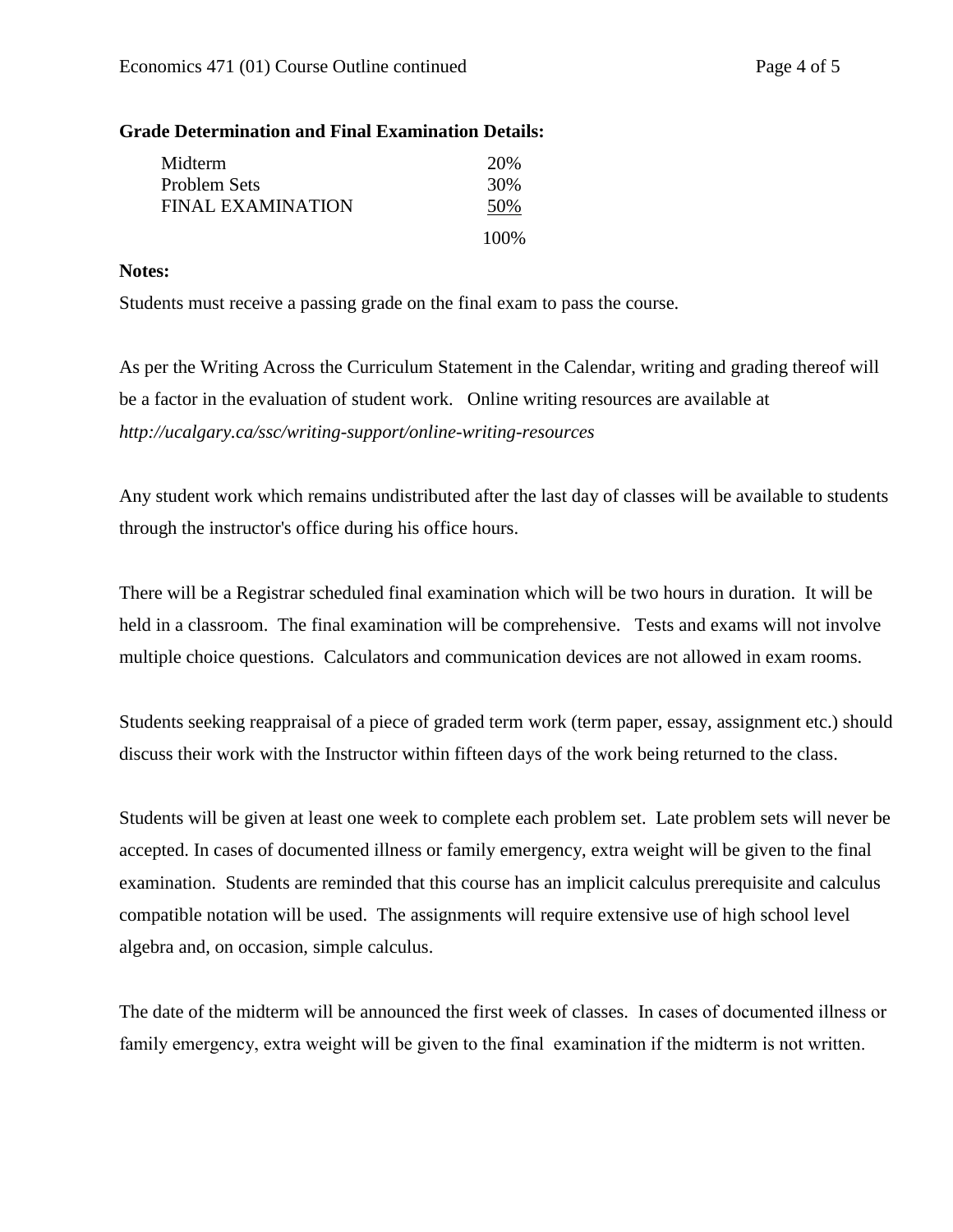Economics 471 (01) Course Outline continued Page 5 of 5

The official grading system will be used. A letter grade will be awarded based on the numeric average of the problem sets.

It is the student's responsibility to request academic accommodations. If you are a student with a documented disability who may require academic accommodation and have not registered with the Disability Resource Centre, please contact their office at 220-8237. Students who have not registered with the Disability Resource Centre are not eligible for formal academic accommodation. You are also required to discuss your needs with your instructor no later than fourteen (14) days after the start of this course.

Students' Union Vice-President Academic: Emily Macphail Phone: 403-220-3911 E-mail [suvpaca@ucalgary.ca](mailto:subpaca@ucalgary.ca)

Students' Union Faculty Representative (Arts)

Phone: 403-220-3913 Office: MSC 251

E-mail [arts1@su.ucalgary.ca](mailto:arts1@su.ucalgary.ca) [arts2@su.ucalgary.ca,](mailto:arts2@su.ucalgary.ca) [arts3@su.ucalgary.ca,](mailto:arts3@su.ucalgary.ca) [arts4@su.ucalgary.ca](mailto:arts4@su.ucalgary.ca)

Society of Undergraduates in Economics is a student run organization whose main purpose is to assist undergraduate economics students succeed both academically and socially at the University of Calgary. Services include access to the exam bank, career partnerships with the Career Centre through hosting industry nights and information sessions, recognizing achievements in teaching, and organizing social events for members. They invite you to join by contacting [sue@ucalgary.ca.](mailto:sue@ucalgary.ca) See Society of Undergraduates in Economics (S.U.E.): http://www.ucalgary.ca/sue/

*Faculty of Arts Program Advising and Student Information Resources*

 Have a question, but not sure where to start? The Faculty of Arts Program Information Centre (PIC) is your information resource for everything in Arts! Drop in at SS102, call them at 403 220-3580 or email them at [artsads@ucalgary.ca.](mailto:artsads@ucalgary.ca) You can also visit the Faculty of Arts website at <http://arts.ucalgary.ca/undergraduate> which has detailed information on common academic concerns.